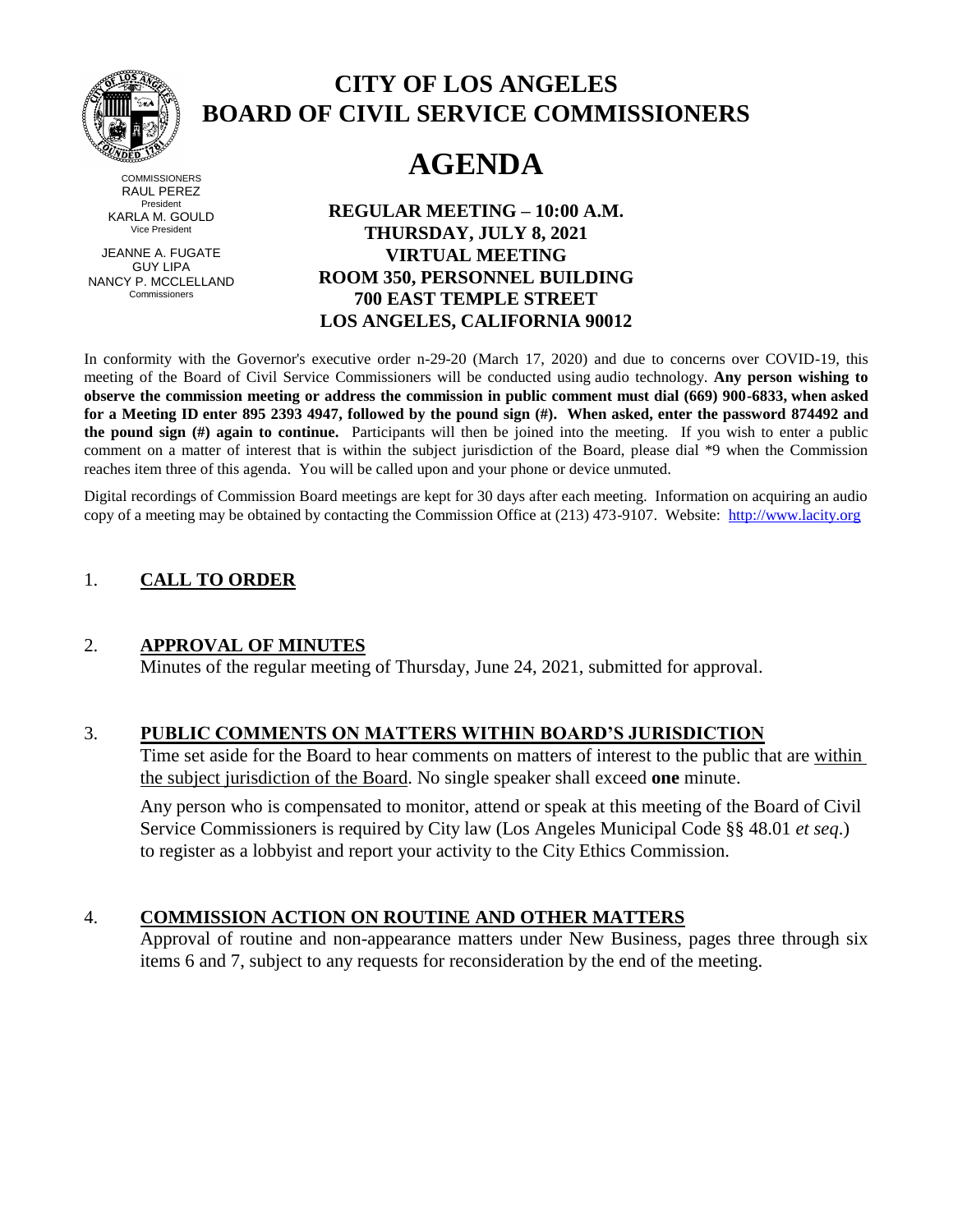#### **BOARD OF CIVIL SERVICE COMMISSIONERS APPEARANCE ITEM – UNFINISHED BUSINESS**

# 5. **APPEAL UNDER CHARTER SECTION 1016**

**Imo IBOKO**, Senior Commercial Field Representative, Department of Water & Power. Suspension effective June 24, 2019 to July 1, 2019, inclusive, (six working days).

Report and recommendations of the Board's Hearing Examiner Isabelle R. Gunning, following the holding of hearings on October 30, 2019, February 26, 2020, December 3, 2020 and January 21, 2021 into the appeal of Mr. Iboko.

The Hearing Examiner recommends that the Board:

- A. FIND that the City's *Skelly* due process obligations were met.
- B. Causes of Action:
	- 1. SUSTAIN the cause of action of failure to carry our supervisorial responsibilities adequately, directly or promptly.
- C. FIND that the Suspension effective June 24, 2019 to July 1, 2019, inclusive, (six working days), was appropriate and is SUSTAINED.
- D. ADOPT the findings and conclusions in the Hearing Examiner's report and addendums as the Board's own.

File No. 55318

COMMISSION ACTION: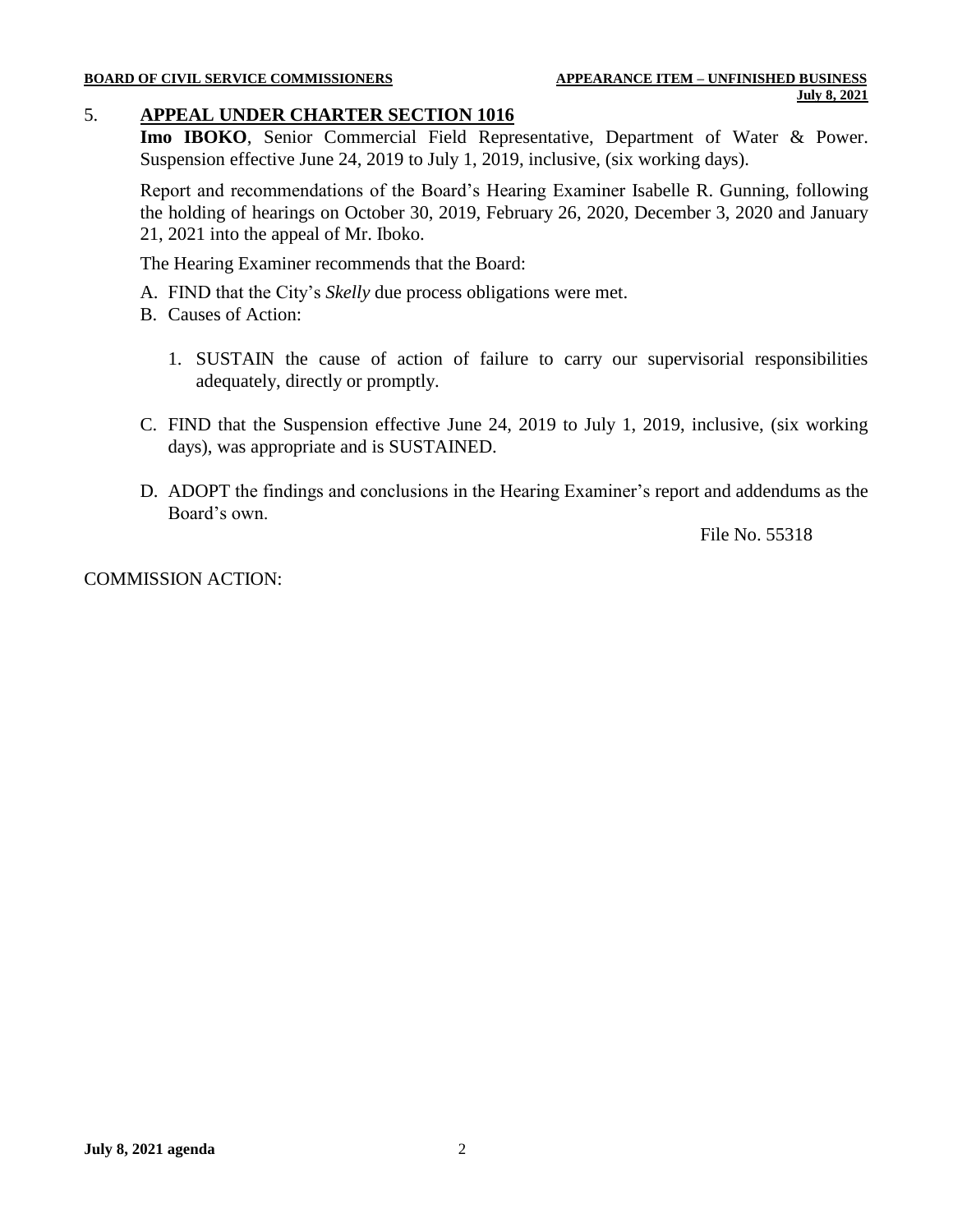#### 6. **ADMINISTRATIVE ACTIONS**

The General Manager recommends that:

a. Pursuant to Civil Service Rule 4.2, the Board shall make the significant changes in the following bulletins promulgated on the date noted a matter of record:

#### **June 18, 2021 Interdepartmental Promotional** SENIOR ACCOUNTANT

#### **Open Competitive**

AIRPORT GUIDE BACKGROUND INVESTIGATOR ELECTRICAL MECHANIC

#### **June 25, 2021**

**Interdepartmental Promotional and Open Competitive** AIRPORTS PUBLIC AND COMMUNITY RELATIONS DIRECTOR BENEFITS ANALYST WATERSHED RESOURCES SPECIALIST

**Interdepartmental Promotional**  ASSISTANT COMMUNICATIONS CABLE WORKER COMMERCIAL FIELD REPRESENTATIVE WATER UTILITY SUPERVISOR

### **Departmental Promotional Basis**

POLICE SERGEANT

- b. Make a matter of record the use of the following Special Examining Assistants:
	- 1) **AIRPORTS PUBLIC AND COMMUNITY RELATIONS DIRECTOR** Flora MARGHERITIS and Tim IHLE, Airport Managers III, Department of Airports
	- 2) **PARKING MANAGER** Benjamin SETIARTO, Parking Manager II, Department of General Services and Shirlene Sue YOKOYAMA, Airport Manager III, Department of Airports
	- 3) **UTILITY ADMINISTRATOR** Teresa L. CABRERA and Sandra FOSTER, Utility Administrators III, Department of Water & Power

### 4) **WATER UTILITY SUPERINTENDENT**

John COX and Michael CHAVEZ, Water Utility Superintendents III, Department of Water & Power

File No.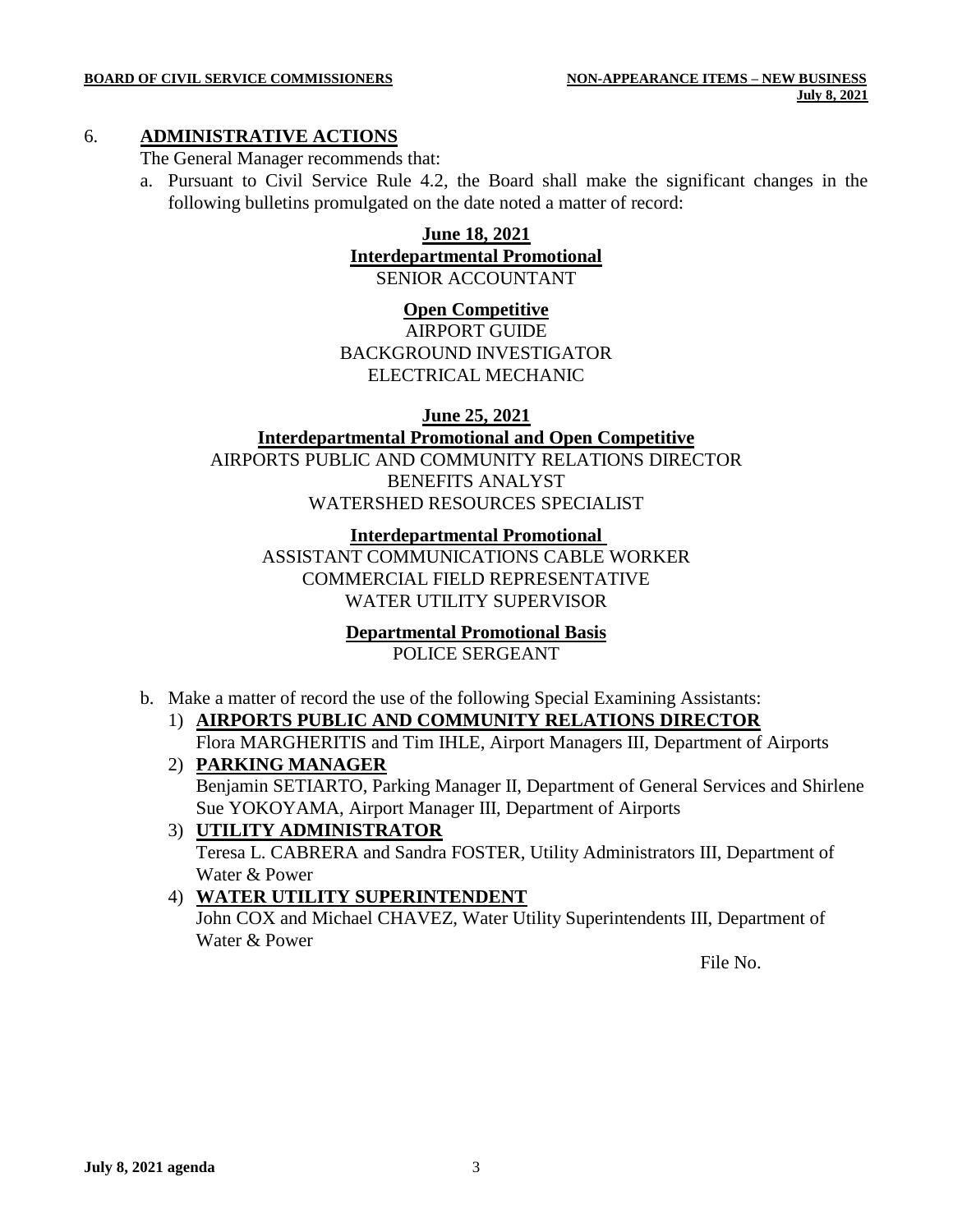#### **BOARD OF CIVIL SERVICE COMMISSIONERS NON-APPEARANCE ITEMS – NEW BUSINESS**

### 6. **ADMINISTRATIVE ACTIONS, (Continued)**

c. Make the following NOTICE a matter of record: **Suspension** 

**REFUSE COLLECTION TRUCK OPERATOR II**, Department of Public Works, Bureau of Sanitation. The General Form 77 was filed with Personnel Records on June 21, 2021.

- Cause of Action: 1) Presumed positive drug test results on September 1, 2020, by refusal to submit to test administered under the provisions of the United States Department of Transportation Drug and Alcohol Testing Policy (Third Offense)
- Discipline: Suspension effective June 22, 2021 to August 6, 2021, inclusive (20 working days) to be served as agreed.

COMMISSION ACTION: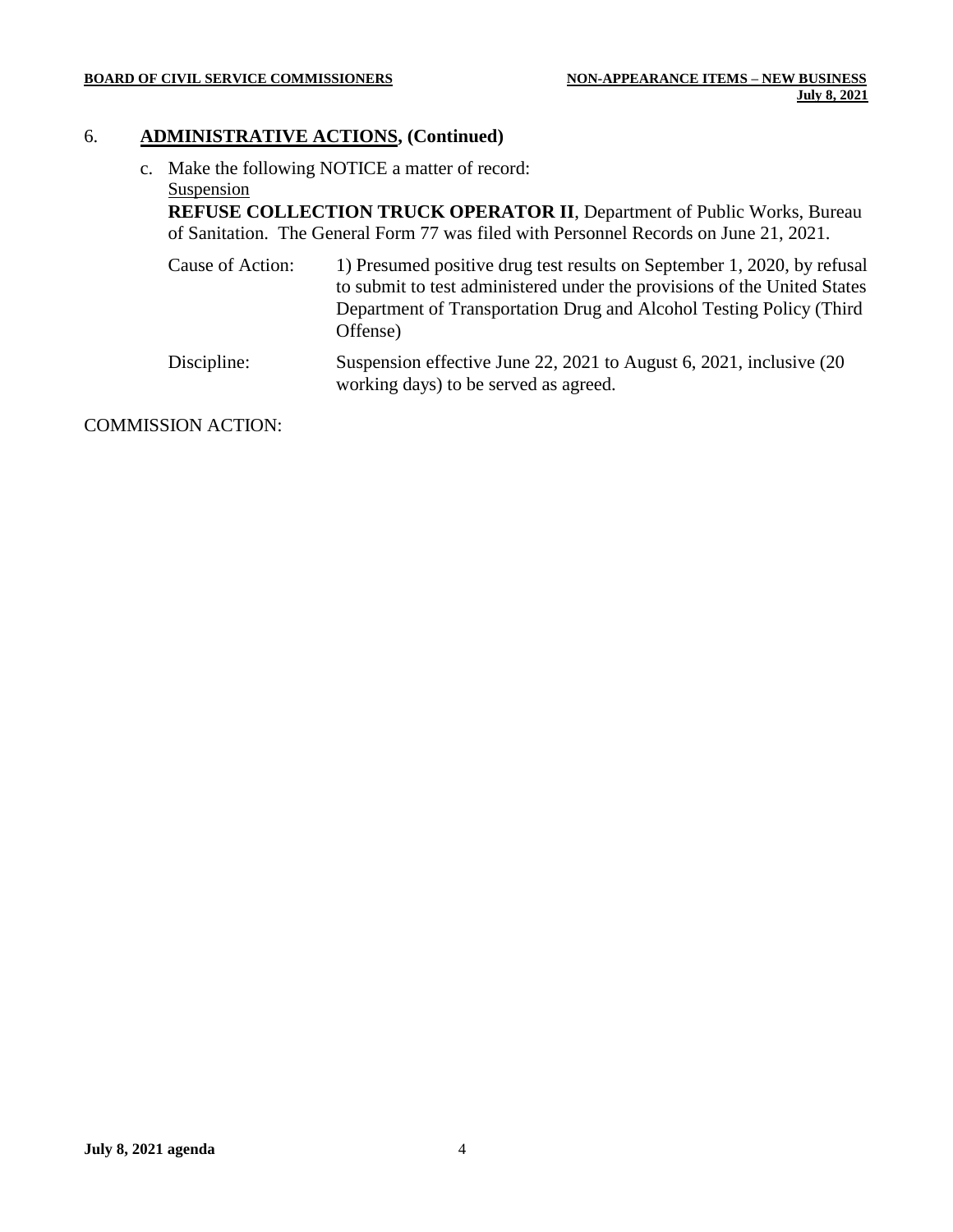#### 7. **CLASSIFICATION ACTIONS**

- a. The General Manager recommends that the Board of Civil Service Commissioners approve the following Classification actions.
	- 1. Allocate the following new positions in the **Joint System** of the **Department of Water & Power**, as indicated:

|      | DWP No. No. of Positions | DDR No.  | Class Title and Code            |
|------|--------------------------|----------|---------------------------------|
| 5923 |                          | 95-15210 | Senior Utility Accountant, 1521 |

2. Allocate the following new positions in the **Power System** of the **Department of Water & Power,** as indicated:

| DWP No. | No. of Positions | DDR No.  | Class Title and Code                |
|---------|------------------|----------|-------------------------------------|
| 5920    |                  | 94-18127 | Warehouse and Toolroom Worker, 1832 |
| 5921    |                  | 93-13641 | Senior Administrative Clerk, 1368   |
| 5924    |                  | 95-52651 | Electrical Services Manager, 5265   |

- 3. Allocate the following new position in the **Office of the City Controller**, as indicated: CSC No. No. of Positions Class Title and Code 3427 1 Principal Accountant, 1525
- 4. Allocate the following new positions in the **Los Angeles City Employees' Retirement System**, as indicated:

| CSC No. | No. of Positions | Class Title and Code      |
|---------|------------------|---------------------------|
| 3431    |                  | Benefits Analyst, 9108    |
| 3432    | Q                | Benefits Specialist, 1203 |
| 3433    | 3                | Accounting Clerk, 1223    |
|         |                  | File No.                  |

- b. The General Manager recommends that the Board approve the following Classification actions in connection with the 2021-2022 Budget, effective July 1, 2021.
	- 1. Allocate the following positions:

| CSC No.       | No. of<br>Positions | Department<br><b>Class Title and Code</b> |
|---------------|---------------------|-------------------------------------------|
|               |                     | <b>DEPARTMENT OF</b>                      |
|               |                     | <b>HOUSING AND COMMUNITY INVESTMENTS</b>  |
| 21/22-059     |                     | Senior Administrative Clerk, 1368         |
| 21/22-060     |                     | Director of Housing, 1568                 |
| $21/22 - 061$ |                     | Management Assistant, 1539                |
| 21/22-062     |                     | Senior Management Analyst, 9171           |
| 21/22-063     |                     | Management Analyst, 9184                  |